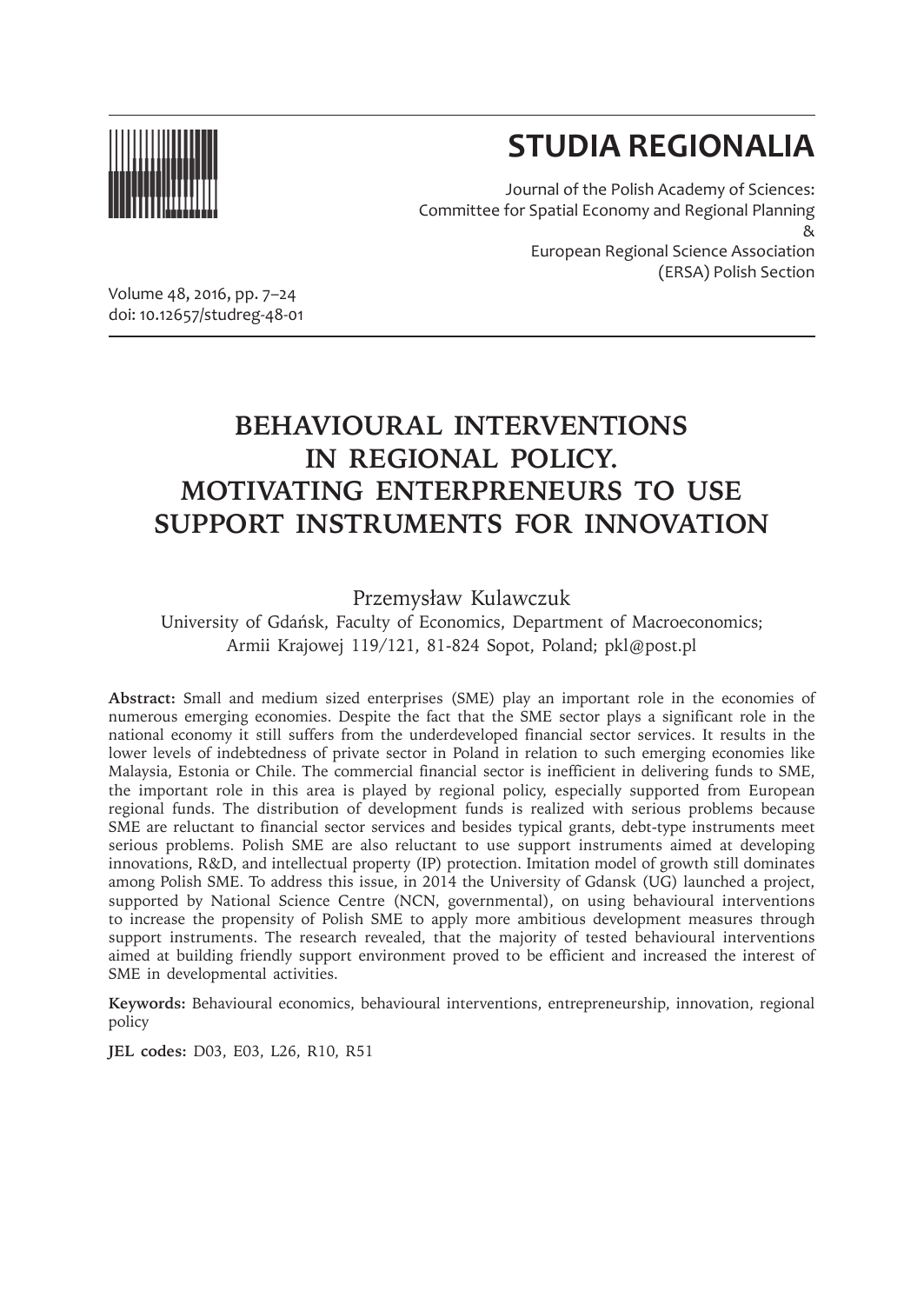#### **1. Grounds of unwillingness of SME in accepting support measures for innovative activities1**

Small and medium sized enterprises (SME) play an important role at the economies of numerous emerging economies. In Poland the SME sector employs more than 70.1% of labour force working in enterprises (2012) and delivers more than 46.9% of GDP (2010). The development of the SME sector could reach higher numbers but it is slowed down by underdeveloped financial sector services for SME. For example, the debt of private sector in commercial banks reached 54.8% in relation to GDP (2010) while in countries similar to Poland's GDP *per capita*: Malaysia 114.9%, Estonia 97.2%, Chile 86.3%. The financial sector in Poland is inefficient in delivering funds to SME, the important role in this area is played by regional policy, especially supported from European regional funds. The majority of those funds are managed in Poland by autonomous regional authorities. The distribution of development funds is realized with serious problems because Polish SME are reluctant to use support instruments aimed at developing innovations, R&D, and intellectual property protection. Imitation model of growth still dominates among Polish SME.

The article deals with the problem of low propensity of SME to accept support measures which require substantial developmental efforts from small companies, including design of new products, implementation of technologies, creation of new intellectual property and other ambitious activities. It seems that Polish SME are afraid of public aid and prefer to operate mostly on the private market. Small businesses indicate that they are threatened by unclear regulations of qualified costs, danger of aid return, high penalties for improper use of aid and other dangers which convince them not to participate in the small business support programs. In Poland, similarly to the other post-communist countries, public administration has very strong position and SME cannot rely on the equal treatment. Because they do not feel as the partners of public administration they refuse to co-operate with it, limiting the collaboration to the really necessary matters. As the result public aid is allocated to the companies who know how to operate with administration, not to enterprises with highest development potentials. The development aid targeted at supporting SME development reaches "aid business" specialized in proper use of public funds without substantial results for the future.

The aim of this article is to assess whether behavioural policy interventions can positively influence on increasing the effectiveness of SME support policy on regional level. To do this, experimental simulations were used to accept or reject different instruments of policy interventions and to form policy recommendations for regional authorities how to increase the effectiveness of the development policy.

<sup>1</sup> The research was supported by National Science Centre (NCN) in Cracow, Poland in the frames of the project *Impact of behavioral influences on absorption of development policy instruments by small and medium-sized enterprises* (2012/07/B/HS4/02990), the full project report is entitled: *The Impact of Behavioral Interventions on the Effectiveness of SME Development Policy* [Kulawczuk *et al.* 2016].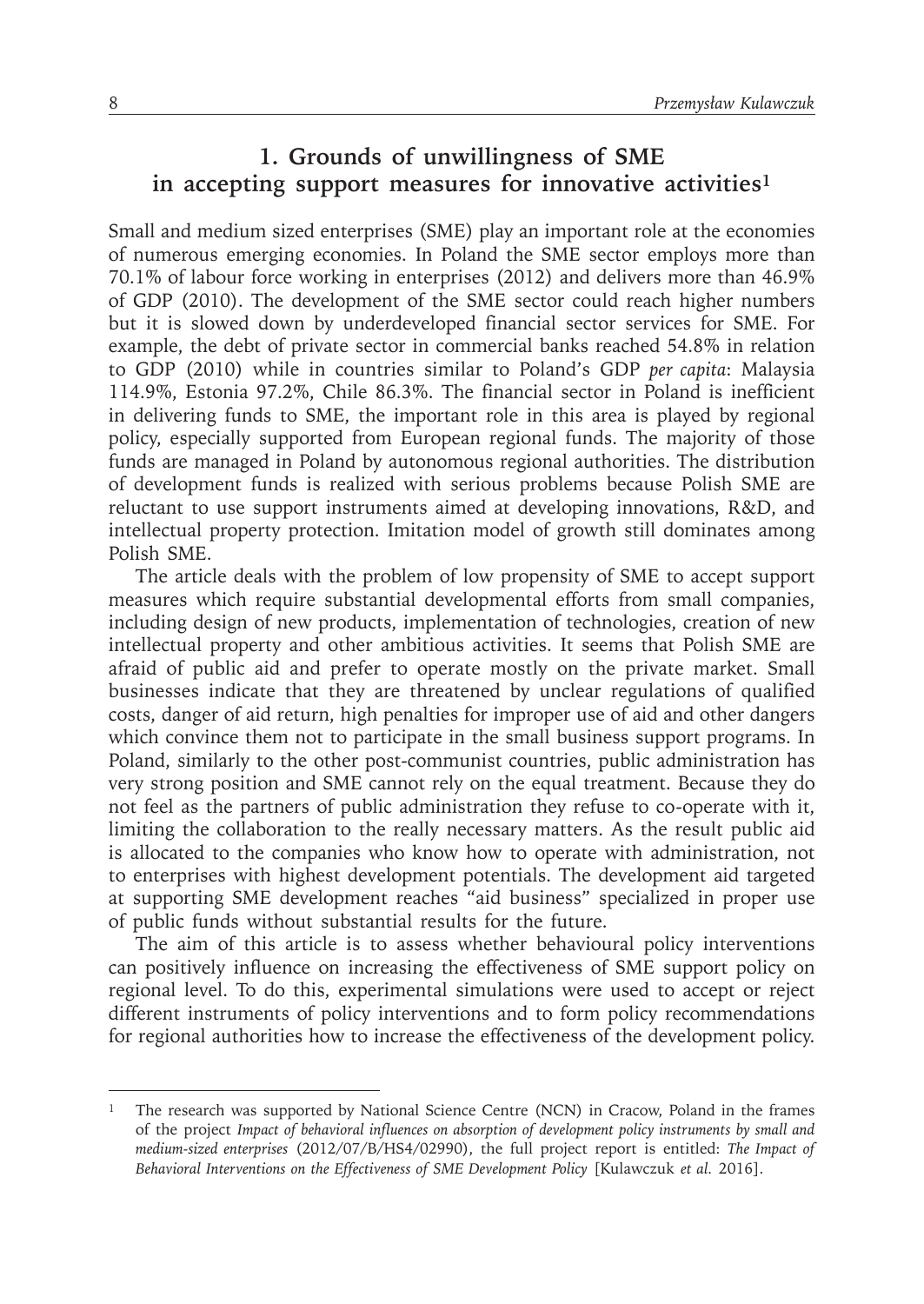#### **2. The concept of behavioural policy interventions**

The general principle of behavioural policy interventions is to use low – costs "soft" instruments which are aimed at changing the decisions patterns of people or economic units affected by economic policies in the direction expected by policy makers. In the most of cases behavioural interventions can stimulate the use of the existing economic aid instruments, which are distributed with difficulties. Typically, difficulties arise when aid instrument requires substantial contribution of the beneficiary to the success of action. This contribution can be in the form of the work load, changing a firm's strategy, investing own resources etc. It seems that one of the strongest barriers in using support instruments by SME is their unwillingness to change the way of operation. Implementation of new innovative actions, conducting R&D activities and starting cooperation with scientists require significant shift in SME operations. By now, SME in Poland predominantly use the imitation development model based on copying solutions of other companies, mainly foreign ones. It is still cheaper, still produces good economic results and still is much easier than inventing own original solutions.

Behavioural policy interventions are mostly aimed at changing the SME standpoints and convince them to take the active measures. From the mathematical point of view behavioural policy interventions on regional level are mostly aimed at attracting new entrepreneurs to undertake active measures (like R&D), enlarging the scale of SME interested in the innovative development and convincing them to engage fully in new development activities. To achieve this aim solutions based on behavioural economics concept of framing are used. They provide more security, advice, co-operation, mentoring, training, participation and other forms of "soft" support to motivate participants to attend in development programmes. The World Bank experiences show that such approach works in the developing countries and it may also used in regional policy of European Union countries in the larger scale than now.

The discussion on the possibility to use behavioural policy interventions to extend the effectiveness of the policy has been present since 2000. Two Noble Prize awarded economists: Kahneman (2003) and Akerlof (2002) use behavioural perspective of economics in research. The practical importance of behavioural economy has been noted by OECD, which published a report entitled Regulatory Policy and Behavioural Economics (Lunn 2014). The author of the report refers to examples of actions based on behavioural economy, which were implemented in recent years by the administration in the US, the UK, Denmark, the Netherlands, and France. In 2014 the first theoretical study on the behavioural interventions was undertaken and its assumption was that behavioural policy interventions are the reactions for market failures or poor public policy failures (Madrian 2014). Earlier, in 2010, the report of the University of Gdansk found that it is possible to improve the effectiveness of typical financial tools of small business support (Kulawczuk & Poszewiecki 2010).

The review of the economic literature indicate that policy interventions may take different forms – orders, prohibitions as well as information and awarenessraising campaigns. The aim of all such activities is to form a specific behaviour that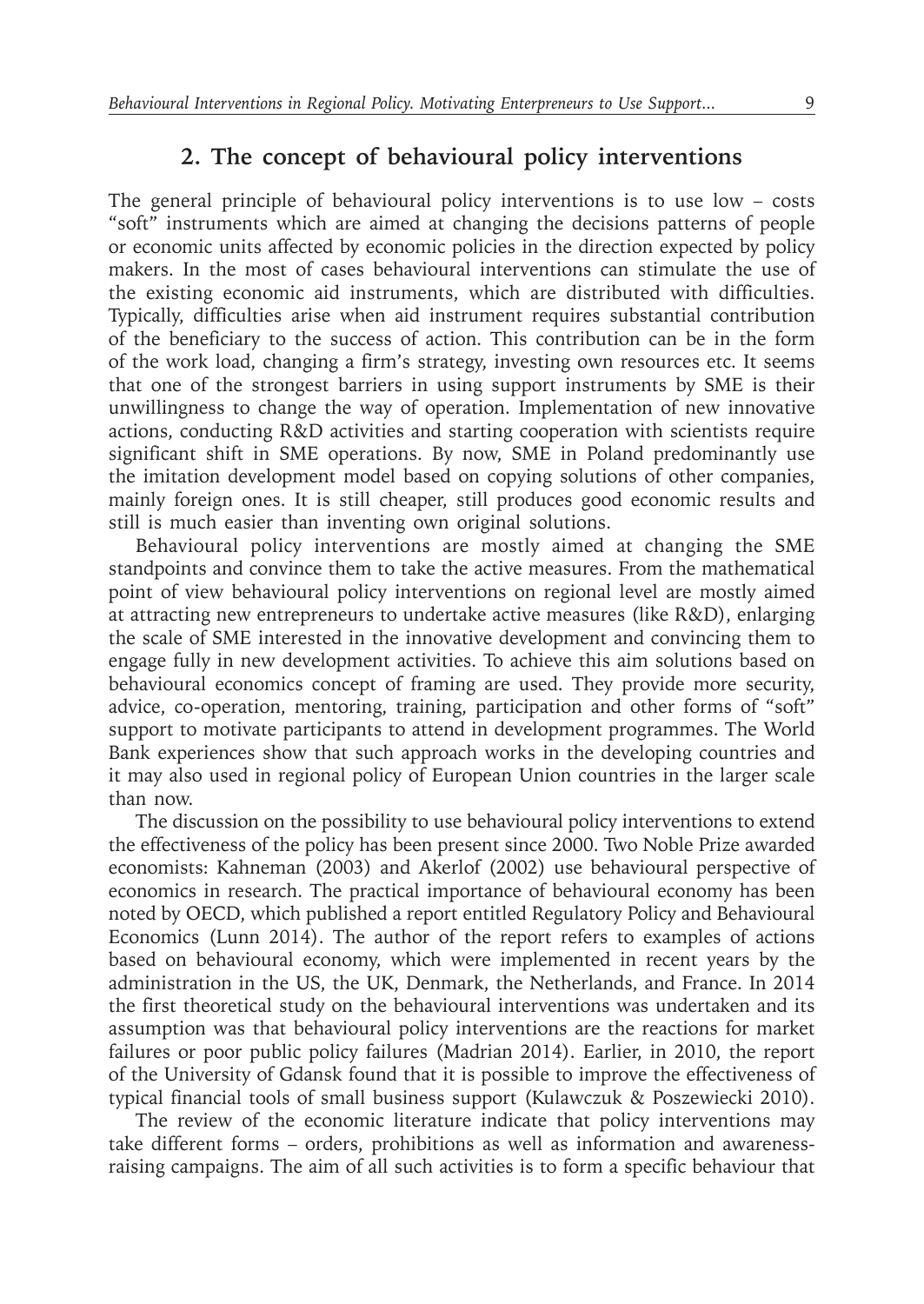leads to desired effects. However, interventions do not always give the anticipated effects, which stems from the fact that to achieve such results, it is necessary to understand the mechanisms of human behaviour and how people take their decisions (Shafir 2013: 1). Specific behavioural policy intervention is framing. Typically framing can increase the effectiveness of the policy because of better information, advisory support, training, changing non-financial conditions of support contracts, by increasing safety and self-confidence of policy recipients (Kulawczuk *et al.* 2011). The cost of framing is low or meaningless. Sometimes, policy designers can use choice options and trade off to convince to use policy instruments. Exploitation of heuristics, like risk aversion or herd instinct stimulation, can also be very productive in some cases, especially when the policy is aimed at increasing financial safety or liquidity (Kulawczuk & Poszewiecki 2010). It is worth to mention that the analysis on the impact of ideologies, beliefs and economic advice (elements of framing design) on economic policies was done by Slembeck (2003).The branches which extensively use behavioural interventions are: public health, taxation and road safety. The examples how successfully use behavioural economics concepts to conduct health and welfare policies were described by Thaler and Sustein (2009). Despite those achievements the use of behavioural policy interventions is not firmly rooted in the economic policy conduct.

Regional economic development in Poland and in EU in general is still the sphere with very rare use of behavioural public interventions. Summing up, behavioural policy interventions can be the reactions for market failures or failures of public policies. In this publication behavioural policy interventions are treated as tools with potentials to increase the effectiveness of regional economic policy.

#### **3. Testing behavioural policy interventions through experimental simulations**

Behavioural policy interventions are understood as practical policy actions connected with the use of soft influences to change the decision patterns of the affected population. They are often tested practically on the limited-size group but the results of such testing are seldom available. Experimental simulation is a completely different concept. Experimental simulations were based on quasi-experimental design described by Kulawczuk (Kulawczuk & Poszewiecki 2010) and fitted to the rules of psychological statistical methodology (Brzezinski 2007). To describe this concept the example of University of Gdansk research can be used. The research was conducted among 210 entrepreneurs or representatives from the SME sector who used educational services of the University of Gdańsk in years 2014–2015. The examined group was to be divided into two sub-groups of 105 respondents each that were to be presented with about a 16 decision situations concerning the application of financial instruments offered to SME. The decision situations faced by the respondents involved: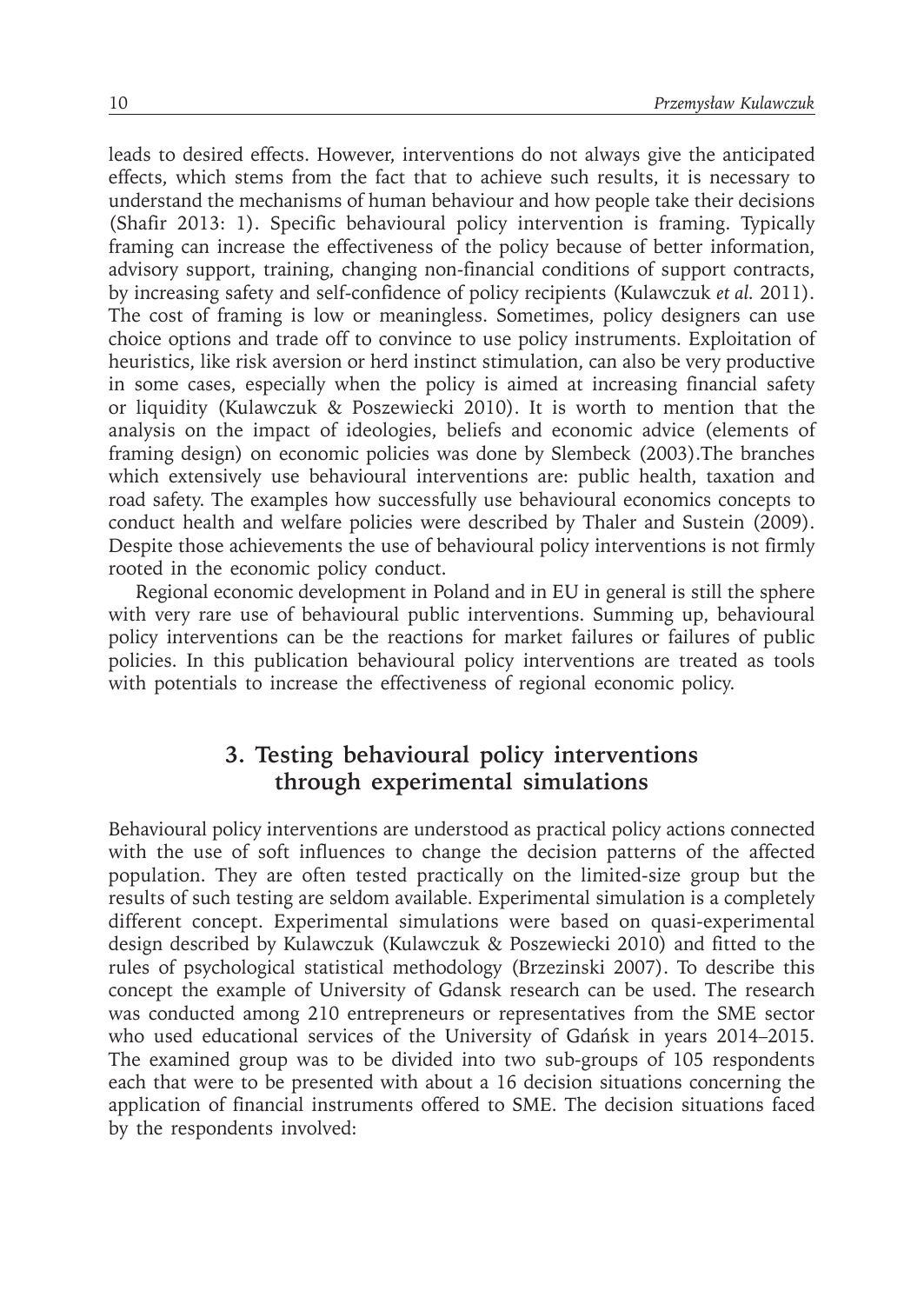- 1) accepting a proposed incentive,
- 2) a refusal to accept an incentive,
- 3) a postponement of a decision for 3 months,
- 4) a postponement of a decision for 6 months or
- 5) a postponement of a decision for one year.

In relation to many other studies the research team decided to include the third category of decisions. Apart from YES/NO decisions we gave the opportunity not to make decision now and postpone it to some future moment: 3 months, 6 months and 1 year. It reflects typical business situations when entrepreneurs do not make decisions and wait for new information, examples of how situation changes and especially what are the results of the incentive for enterprises which did immediate positive decision.

The study took account of the time factor, as Polish small and medium enterprises often avoid taking the decision and postpone it. For several instruments, decision situations were formulated as a trade-off issue or as the assessment of preferences (for the assessment of the tendency to co-operate in risk conditions and for positive measures). Each of the sub-groups, although they were usually offered the same instruments, had different framing of their use. Framing means that despite the basically identical content (with several explicitly marked exceptions), the method of communicating or offering an instrument varied. The authors assumed based on conclusions of Tversky and Kahneman (1981) that the framing of the public assistance incentives or the framing of commercial financial instruments offered to SME may have a material impact on the propensity to use such financial incentives.

The following table presents the abridged scope of decision situations included in the questionnaire inquiries, including brief problem description, the hypotheses on the possible reasons, impact of this problem on the SME development and constructed decision situation for entrepreneurs using regional policy tools. In bold letters the differences (framing) between typical offer and proposed new instruments were described, what reflects different regional policy choices. The thematic scope of decision situations was based on the knowledge held by the authors, who have been involved in financial consulting for small businesses within the Polish-American Small Business Advisory Foundation. Besides the list of decision situations was consulted with Pomeranian Regional Government (in Gdańsk) and reflects the interest of regional authorities in the proper policy design.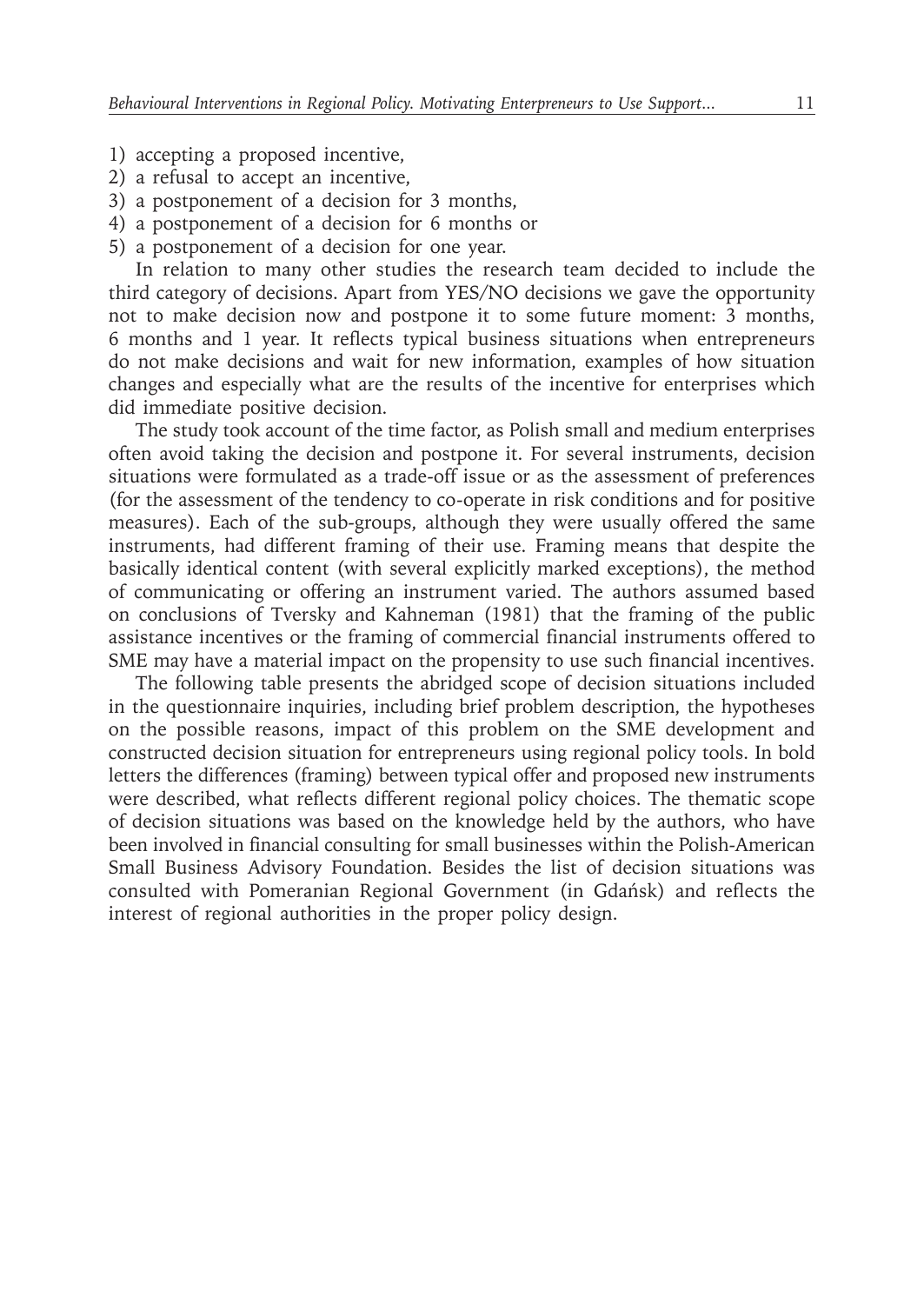| <b>SME</b><br>development<br>problem                                                                                          | Hypotheses<br>on possible reasons                                                                                                                                                     | Impact<br>of the problem<br>on SME<br>development                                                                                                                                 | Proposed decision situation<br>in two versions: Typical - T<br>and Friendly $-$ F.                                                                                                                                                                                                                                       |
|-------------------------------------------------------------------------------------------------------------------------------|---------------------------------------------------------------------------------------------------------------------------------------------------------------------------------------|-----------------------------------------------------------------------------------------------------------------------------------------------------------------------------------|--------------------------------------------------------------------------------------------------------------------------------------------------------------------------------------------------------------------------------------------------------------------------------------------------------------------------|
| 1. Lack of<br>confidence to<br>cooperation with<br>private venture<br>capital funds<br>(VC)                                   | Fears about loss<br>of control over<br>business, fears<br>about enemy<br>acquisition in the<br>future on the stock<br>exchange                                                        | Slight range of<br>using venture<br>capital financing<br>among small<br>business. High<br>risk capital market<br>supply and demand<br>are very low.                               | 1) Typical offer of private VC fund<br>without any guarantees for safe exit<br>from investment, T<br>2) Offer of public venture fund<br>with guarantee of safe exit from<br>investment (management buyout<br>guaranteed). F                                                                                              |
| 2. Seed capital<br>for start<br>ups nearly<br>unavailable                                                                     | Poor offer of seed<br>capital from private<br>sector and financial<br>sector, fears of<br>entrepreneurs about<br>enemy acquisition<br>and loosing of<br>control over the<br>business. | Weak flow of seed<br>capital to start ups.                                                                                                                                        | 1) Typical offer of seed capital entry<br>without the guarantee of safe exit<br>from investment. T<br>2) Joint venture of public fund with<br>the entrepreneur supplemented by<br>the guarantee of safe exit from<br>the investment (resembles Islamic<br>banking solutions). F                                          |
| 3. Unwillingness<br>to borrow from<br>commercial<br>banks to<br>finance capital<br>investment<br>by well going<br>enterprises | Shortage of<br>confidence to<br>banks. low<br>confidence of<br>benefits from debt<br>financing, fears<br>about unpredictable<br>bank behaviour                                        | High preference of<br>credits subsidized<br>by the state<br>(e.g. technological<br>credit with<br>subsidized 50%<br>capital repayment)<br>and low supply of<br>subsidized credits | 1) Typical credit with 50% capital<br>repayment subsidy like technological<br>credit, T<br>2) Credit with changeable rate<br>of subsidy from 0 to 100%.<br>Subsidy financed from additional<br>tax revenues coming from new<br>technology production streams.<br>When company performs well<br>100% credit subsidized. F |
| 4. Unwillingness<br>to pay for credit<br>line stand by<br>fees                                                                | Feeling that paying<br>for unused financial<br>resources is losing<br>money                                                                                                           | turnover credit<br>which results in<br>higher costs than<br>credit lines with<br>mixed fees: for<br>used resources and<br>for resources on<br>stand by                            | Preference of typical 1) Typical turnover credit for the given<br>period, renewed on enterprises<br>request, T<br>2) Credit line with mixed fees,<br>automatically renewed. F                                                                                                                                            |
| 5. Low<br>participation of<br>SME in debt<br>financing                                                                        | Unwillingness<br>to cover own<br>contribution to the<br>project financed by<br>credit                                                                                                 | Low flows of<br>credits to SME                                                                                                                                                    | 1) Introduction of auction for own<br>contribution with ranges 1–99%, T<br>2) Introduction of auction for own<br>contribution with maximum limit<br>of 50%. F                                                                                                                                                            |

Table 1. Foreseen problems, possible reasons, impact on SME development and constructed decision situations for entrepreneurs using regional policy tools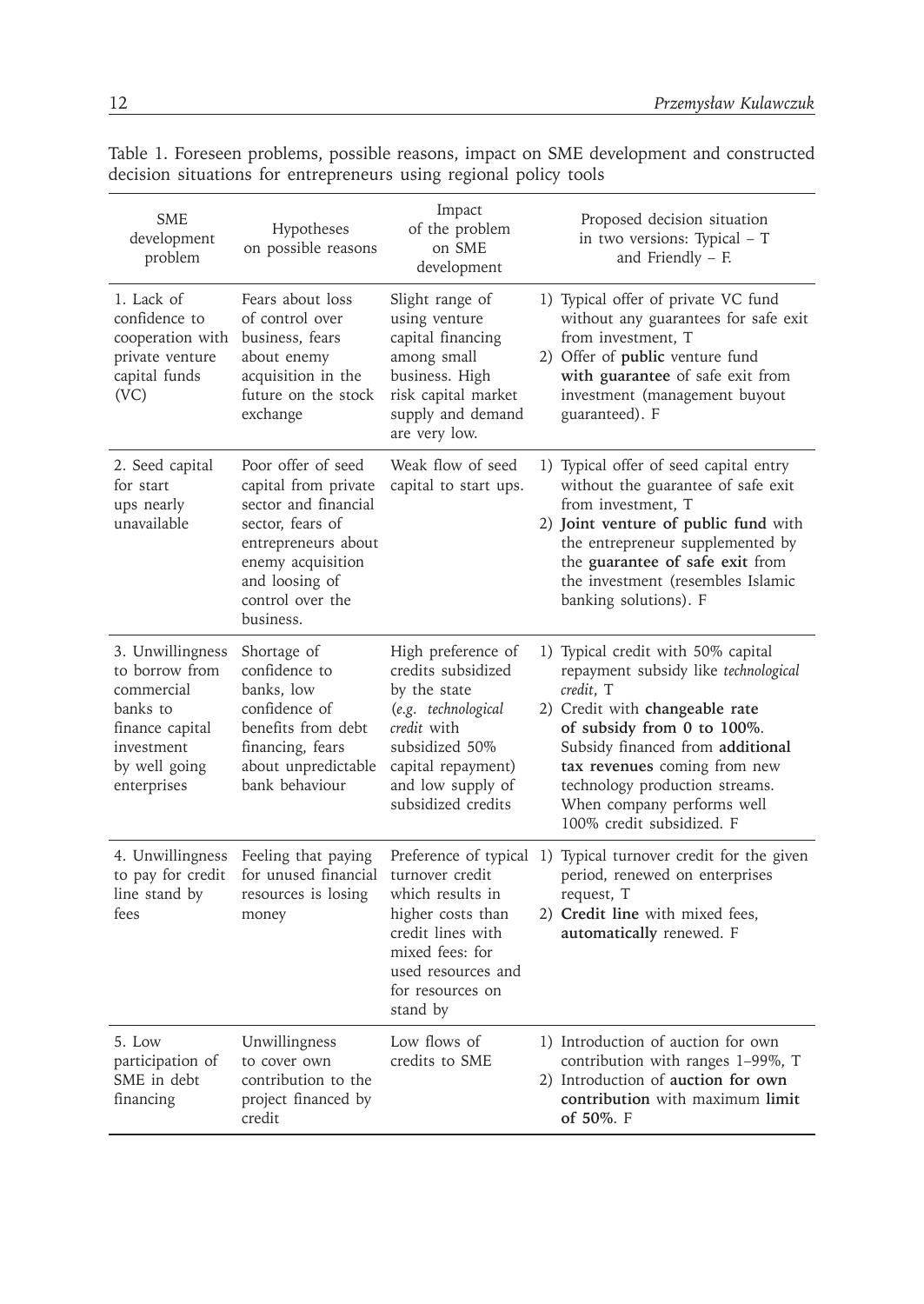| <b>SME</b><br>development<br>problem                                    | Hypotheses<br>on possible reasons                                                           | Impact<br>of the problem<br>on SME<br>development                                                                                         | Proposed decision situation<br>in two versions: Typical – T<br>and Friendly $-$ F.                                                                                                                                                                                                                                       |
|-------------------------------------------------------------------------|---------------------------------------------------------------------------------------------|-------------------------------------------------------------------------------------------------------------------------------------------|--------------------------------------------------------------------------------------------------------------------------------------------------------------------------------------------------------------------------------------------------------------------------------------------------------------------------|
| 6. SME have<br>problems with<br>long capital<br>investment<br>financing | Organic growth<br>dominating in SME<br>forces to economize<br>on capital<br>investment      | Low capital<br>investment rate<br>among SME                                                                                               | 1) Creation of long term group bonds<br>for SME, T<br>2) Creation of long term group<br>bonds for SME supplemented by<br>information on the exhaustion<br>of remaining funds to generate<br>scarcity impression. F                                                                                                       |
| 7. Low savings<br>rate among<br>SME disturbs<br>investment<br>processes | Low culture of<br>savings, capital<br>accumulation and<br>formation among<br><b>SME</b>     | Low capital<br>investment rate<br>among SME                                                                                               | 1) Incentive for systematic savings<br>in saving - credit union for<br>entrepreneurs for determined<br>braches with subsidized interest,<br>trade off<br>2) Incentive for systematic savings<br>in saving - credit union for<br>entrepreneurs with subsidized<br>interest. Unions can be created<br>by banks. trade off  |
| 8. Polish SME<br>enter foreign<br>markets with<br>huge difficulties     | Shortage of free<br>resources to finance<br>market entry by<br><b>SME</b>                   | Insufficient increase<br>of export from SME<br>sector                                                                                     | 1) Cost sharing in market entry –<br>returnable instrument, subsidized<br>interest, T<br>2) Cost sharing in market entry -<br>returnable instrument, subsidized<br>interest, supplemented by broader<br>information on the opportunities<br>of market entry. F                                                           |
| 9. Low level<br>interest in R&D<br>by SME                               | Among numerous<br>reasons: lack of<br>resources to finance<br>high skilled R&D<br>employees | Very low spending<br>on R&D by SME                                                                                                        | 1) Offering subsidies to labour R&D<br>costs of SME similar to the Dutch<br>WSBO instrument, T<br>2) Offering subsidies to labour<br>R&D costs of SME similar to the<br>Dutch WSBO instrument plus<br>free advisory services in how to<br>qualify costs properly. F                                                      |
| 10. Low level<br>of inner branch<br>cooperation<br>among SME            | Individualism,<br>unwillingness<br>to share success<br>effects                              | Among industrial<br>SME contract<br>manufacturing<br>dominates for the<br>benefit of foreign<br>receivers not inner<br>branch cooperation | 1) Offering subsidy to create the<br>cluster which supports inner<br>branch cooperation with freedom to<br>spending the subsidy, Trade off<br>2) Organization of the cluster aimed<br>at services for its members in<br>export promotion, effect of export<br>promotion equal to subsidy in<br>situation No 1. Trade off |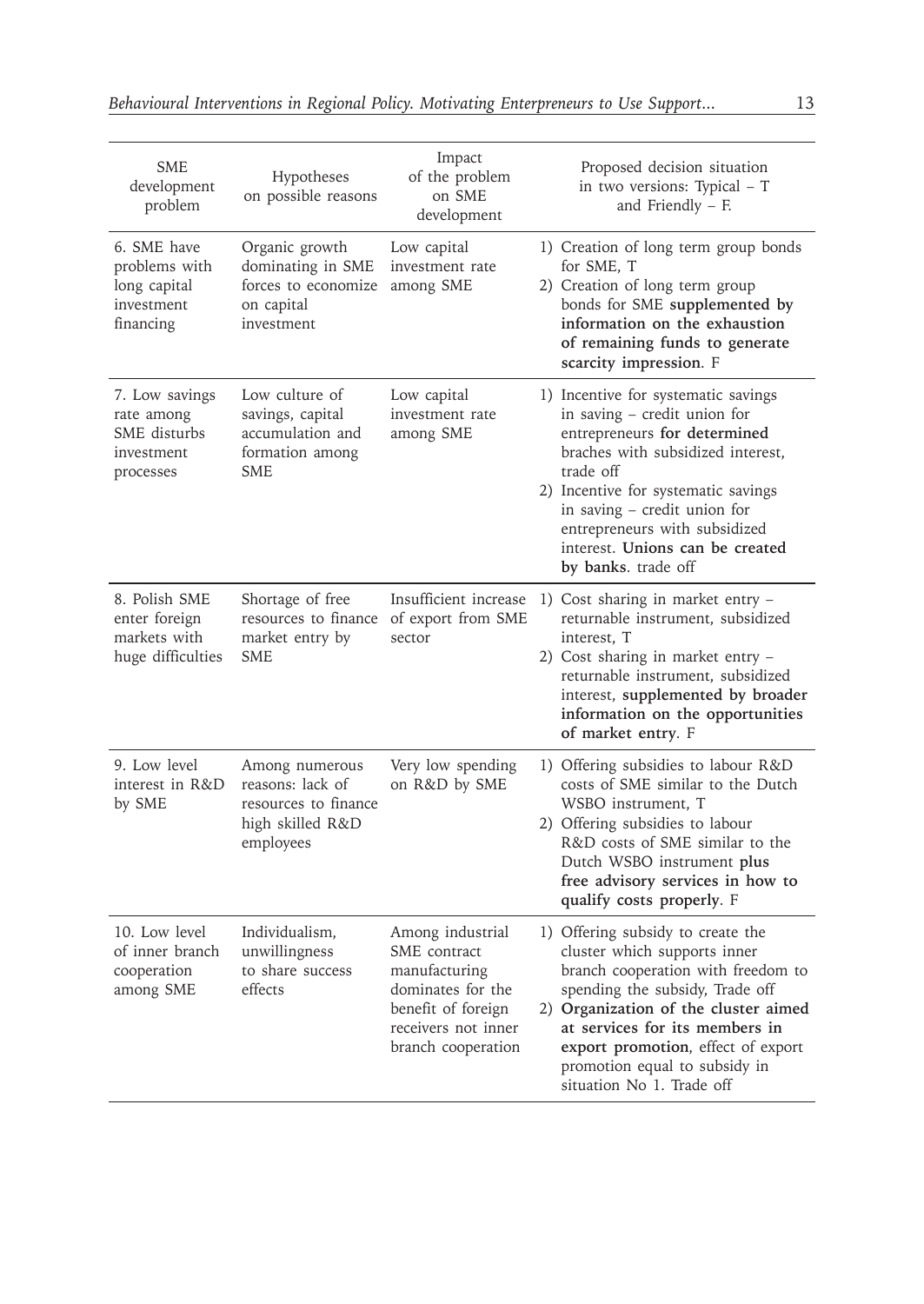| <b>SME</b><br>development<br>problem                                                                                | Hypotheses<br>on possible reasons                                                                                                                                 | Impact<br>of the problem<br>on SME<br>development                                                                            | Proposed decision situation<br>in two versions: Typical - T<br>and Friendly $-$ F.                                                                                                                                                                                                                                                               |
|---------------------------------------------------------------------------------------------------------------------|-------------------------------------------------------------------------------------------------------------------------------------------------------------------|------------------------------------------------------------------------------------------------------------------------------|--------------------------------------------------------------------------------------------------------------------------------------------------------------------------------------------------------------------------------------------------------------------------------------------------------------------------------------------------|
| 11. Losing<br>confidence to<br>commercial<br>banks after<br>2008-2009                                               | Some SME which<br>heavily suffered<br>from currency<br>options are<br>financial crisis of reluctant towards<br>cooperation with<br>private commercial<br>banks    | Allocation of<br>credits to SME for<br>capital investment<br>financing is low in<br>comparison to the<br>developed countries | 1) Capital investment credit granted<br>by the commercial bank guaranteed<br>by State Bank (BGK), T<br>2) Capital investment loan with<br>identical parameters granted by<br>Regional Development Agency. F                                                                                                                                      |
| 12. Capital<br>accumulation In<br>Polish SME is<br>very slow                                                        | Retained earnings<br>collected by<br>enterprises grow<br>very low to allow<br>dynamic capital<br>investment.                                                      | Low level of capital<br>investment In<br>Polish SME                                                                          | 1) Granting credit with subsidized<br>interest supporting collection<br>of retained earnings (organic<br>development credit), T<br>2) Granting credit with subsidized<br>interest supporting collection<br>of retained earnings (organic<br>development credit) with precise<br>indication that it can be spent<br>only on capital investment. F |
| 13. SME in<br>Poland collect<br>too much<br>turnover funds<br>and have over<br>liquidity of cash<br>- do not invest | Shortage of<br>confidence to public<br>policy forces SME<br>to accumulate cash<br>for uncertain future                                                            | Cash resources<br>grow and capital<br>investment is in<br>stagnation                                                         | 1) Simulation of capital decision<br>situation of the entrepreneur based<br>on his/her experience, T<br>2) Simulation of capital decision<br>situation of the entrepreneur<br>based on his/her experience and<br>additional advisory services<br>of the effective energy and<br>resources cost control. F                                        |
| 14. SME very<br>rarely enter<br>Warsaw Stock<br>Exchange                                                            | High cost of<br>documentation for<br>IPO (initial public<br>offering)                                                                                             | SME sector very<br>rarely collect capital<br>via Stock Exchange                                                              | 1) Subsidy to elaborate IPO<br>documentation,<br>2) Subsidy to elaborate IPO<br>documentation supplemented by<br>advisory services concerning<br>risks and protection against<br>enemy acquisition.                                                                                                                                              |
| 15. Shortage<br>of chances and<br>opportunities to<br>develop women<br>entrepreneurship<br>in Poland                | Increase in<br>social support<br>for women and<br>shortage of women<br>entrepreneurship<br>support programs<br>make women<br>reluctant to start<br>new businesses | Women<br>entrepreneurship<br>is in stagnation in<br>Poland                                                                   | 1) Starting up women<br>entrepreneurship loan program with<br>subsidized interest, T<br>2) Starting up women<br>entrepreneurship loan program<br>with subsidized interest,<br>supplemented by advisory<br>services of experienced women-<br>entrepreneurs mentors. F<br>Question only to women.                                                  |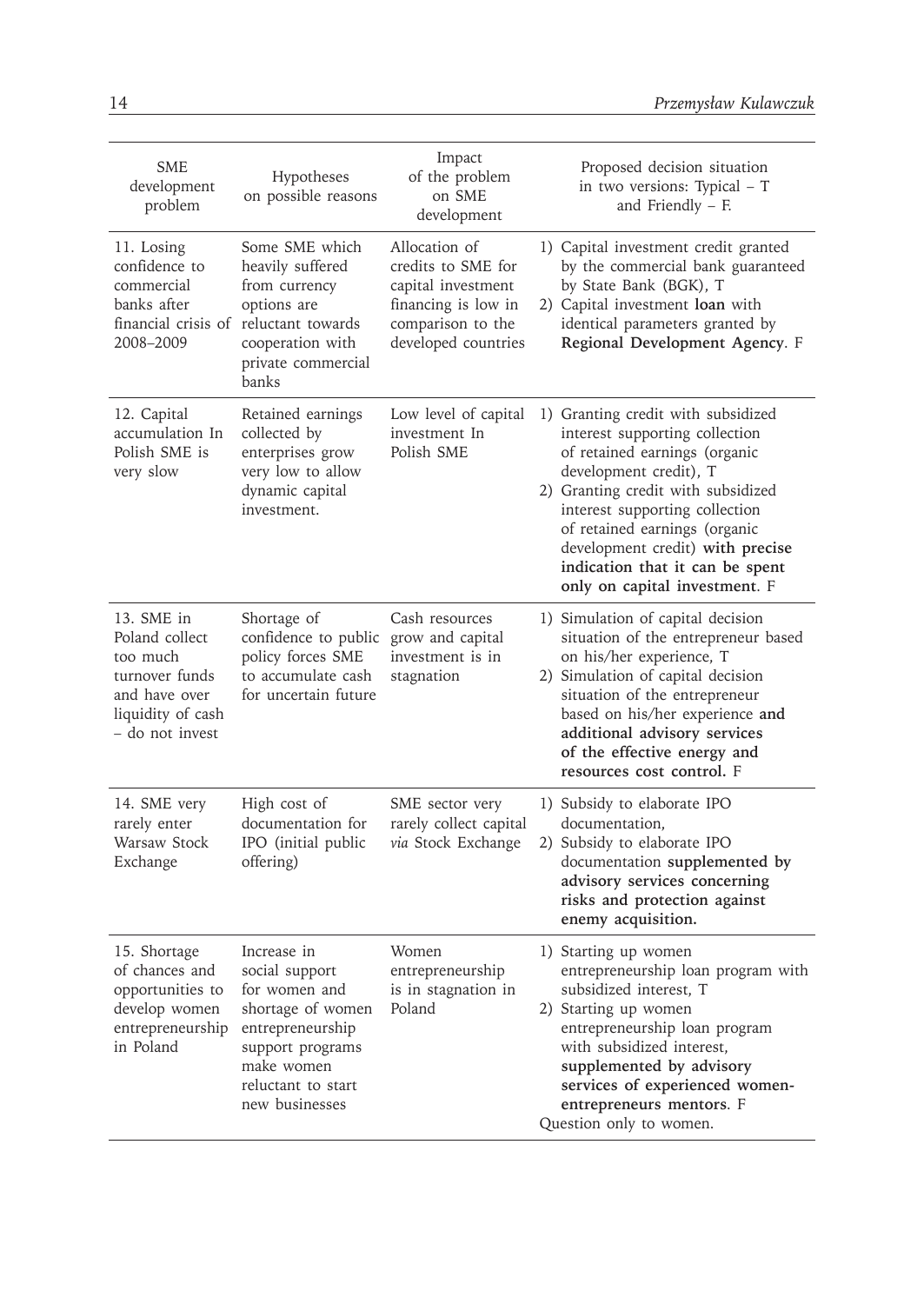| <b>SME</b><br>development<br>problem                                                                                   | Hypotheses<br>on possible reasons                                                                 | Impact<br>of the problem<br>on SME<br>development                                                                                                     | Proposed decision situation<br>in two versions: Typical $-$ T<br>and Friendly $-$ F.                                                                                                                                                            |
|------------------------------------------------------------------------------------------------------------------------|---------------------------------------------------------------------------------------------------|-------------------------------------------------------------------------------------------------------------------------------------------------------|-------------------------------------------------------------------------------------------------------------------------------------------------------------------------------------------------------------------------------------------------|
| 16. Majority<br>of SME use<br>copy-paste<br>development<br>model which<br>do not generate<br>high external<br>benefits | Shortage of capital<br>in SME to start<br>up projects which<br>generate high<br>external benefits | Small number<br>of start ups In<br>spheres generating<br>high external<br>benefits (new<br>market entries, new<br>technologies, new<br>products etc.) | 1) Capital equity support of Regional<br>Development Agency, T<br>2) Capital equity support of<br>Regional Development Agency<br>supplemented by free consulting<br>advice on the preparation of<br>business plan submitted to the<br>agency. F |

Source: Own study (Kulawczuk *et al.* 2016).

The Table 1 presents the concepts of all 16 examinations. From the formal point of view they were independent decision exercises and were not dependent. The bolded letters in the above table indicate the differences between typical decision situation and decision situations with friendly framing. In two cases No 7 and 10 the trade off situations existed: they included different designs of cost-benefit ratios. This sixteen decision situations tested different hypotheses. Three main tested hypotheses included the following:

- H1. No experience in the use of an instrument by SME increases the efficiency of behavioural impact, and the level of its efficiency may be differentiated among SME segments.
- H2. The behavioural influences aimed at increasing the efficiency of an instrument are not effective, if the nature of an instrument is simple, and its application obvious, *i.e.* if the application of the instrument does not bring any major sense of risk.
- H3. The sense of safeness can be modified as a result of behavioural influences and may have a major impact on financial decision making. The safeness feeling influence may be differentiated in specific SME segments.

In the experimental simulation two questionnaires were formulated with different framing within the experimental simulation (except for two situations). The different framing was defined as either typical or friendly. The typical framing reflected standard Polish reality in offering financial incentives for SME, while the friendly framing included additional non-financial elements, which according to the authors were to increase the assimilability of the incentives. To avoid accusations of bias in the specific versions of the questionnaire (a typical accusation against framing research) it was decided that each sub-group would have the same number of decision situations with friendly and typical conditions. Therefore, every subgroup had 50% decision situations with typical framing and 50% with friendly framing, however in different questions.

We selected the respondents representing small and medium enterprises from the northern and seaside Pomeranian Region in Poland. A team of pollsters contacted representatives of enterprises, mostly personnel of business-economic departments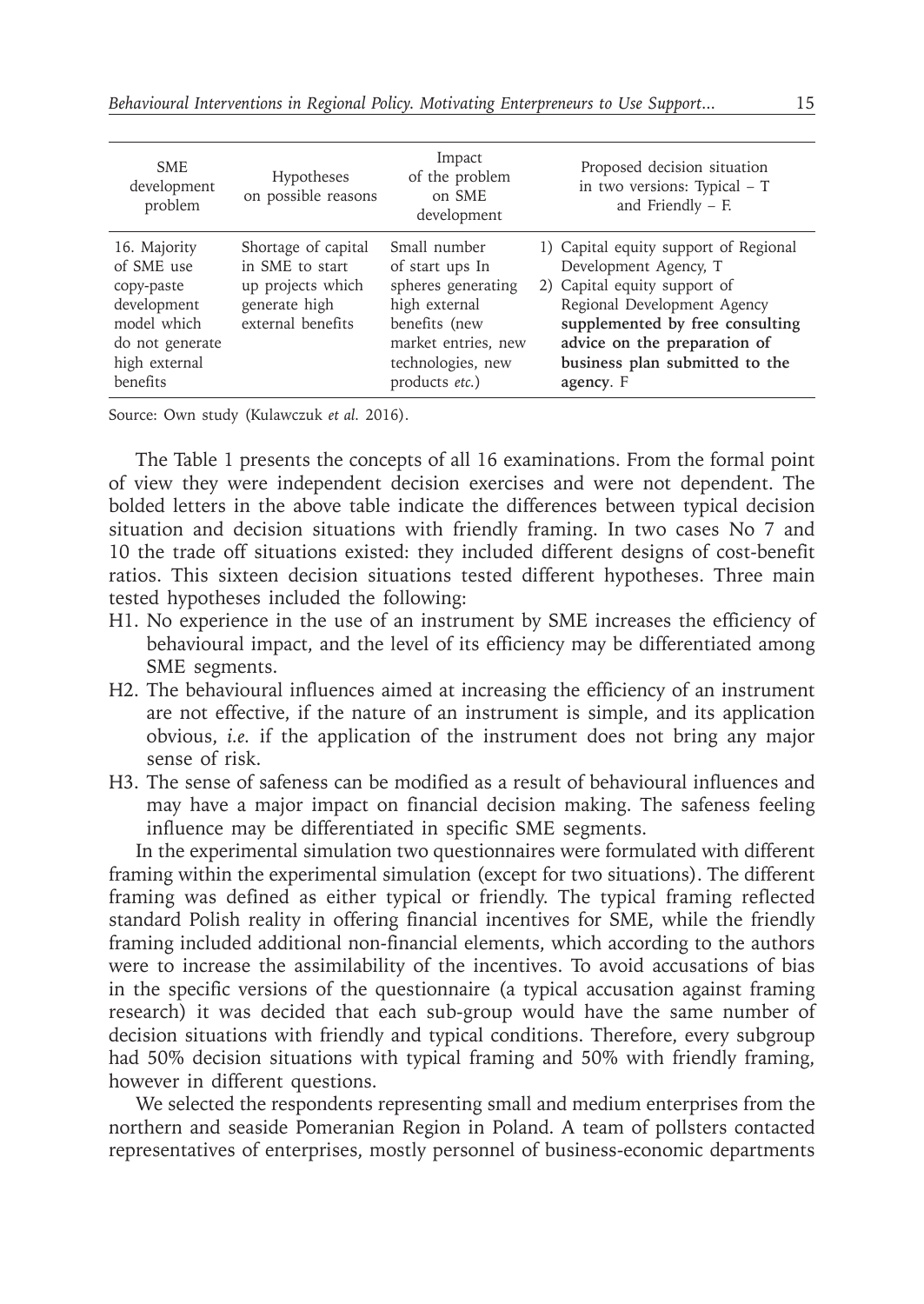as well as managers and owners of SME who used educational services in years 2014–2015 (in different forms of adults' learning like master's and postgraduate courses). Half of the randomly selected persons received research questionnaires of the typical version, while the other half received the questionnaires in the friendly version. The method was based on the random unlimited sampling of respondents to each group. Every drawn entrepreneur received one questionnaire to be completed by the management staff. Overall, 105 completed questionnaires in each subgroup were collected.

The selected persons were asked to give answers to the questions containing issues concerning entrepreneur behaviour (*i.e.* how they would behave in a situation) spontaneously. This type of research is called experimental simulation. They were asked to take a decision as if they were to take a decision alone and immediately, which was a considerable simplification. In actual operation of SME, financial decisions are generally taken as a result of analyses and consultation that may take hours or days. However, it is to be emphasized that decisions whether an instrument or a market opportunity are interesting from the point of view of a firm and are worth dedicating time to are taken quickly. According to observations, if a subject matter is considered to be important for an enterprise, it is usually continued. The research involved experimental simulation, which implies that it is not known if both groups would take the same decisions in real life as in the experimental simulations. It was assumed, however, that the readiness to cheat (or change decisions) did not differ depending on belonging to a control or experimental group (it was assumed to be identical in both groups). So the simulation showed realistic differences and the impact of intervention.

We verified the similarity of both groups (105 respondents each) with statistical methods. The verified elements included the similarity of structures, distribution covariance, medium and standard deviations, kurtosis and the inclination of distribution. Moreover, the hypothesis of tests (groups) similarity was verified with the Smirnov-Kolmogorov test. The Smirnov-Kolmogorov tests were applied to analyze the similarities of continuous variable distributions characteristic for the respondents, such as age, job seniority and the period of work in finance. They could have been also applied to a changeable "number of employees in an enterprise", because this number included employed in part time jobs. The tests showed that both groups came from the same population and the differences between the distributions of important properties that characterized respondents were not statistically important (results of Smirnov-Kolmogorov tests were positive – confirming that the both groups come from the same population (in all cases experimental  $\lambda_e < \lambda_a = 1.36$ which was a critical value for level of  $\alpha = 0.05$ ). A detailed description of the selection of respondents is given in the polish project research report (Kulawczuk & Poszewiecki 2016).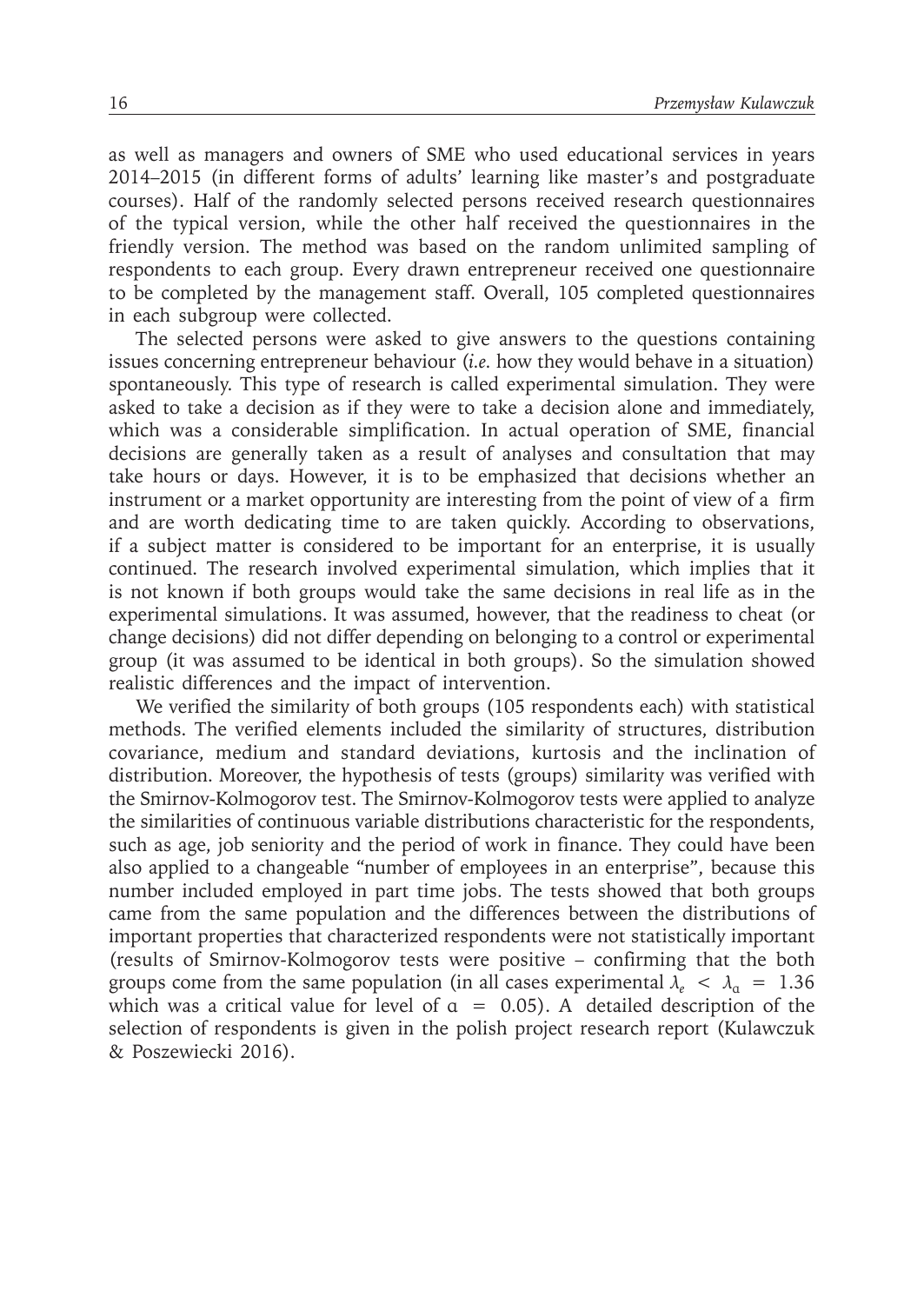#### **4. Findings of the research (selected)**

The research was very extensive. The Polish language report amounted more than 600 pages. It forces to discuss only the most important findings: positive responses for offers of using financial instruments by SME. The analysis presented below will not take into consideration negative responses and delays or postponements in decision making. If we take into consideration that delayed decisions 'in mass' (bulk) have positive expected value it could change the overall picture of decisions outline. The analysis below deals with immediate results of decision making what shows short run policy gains for policy makers. The discussed results are presented in the Table 2 and include: brief instrument descriptions, numbers and percentages of respondents who accepted proposed solutions (positive) and comment whether framing or trade off worked or not. In grey colour we underlined unsuccessful testing, in regular letters neutral and in italic successful one.

| Decision situations                                                                                                                                                                                                                                                                                                                   | Positive responses<br>No. of respondents |                | Positive responses<br>% of respondents |                | Observations                                                                                               |
|---------------------------------------------------------------------------------------------------------------------------------------------------------------------------------------------------------------------------------------------------------------------------------------------------------------------------------------|------------------------------------------|----------------|----------------------------------------|----------------|------------------------------------------------------------------------------------------------------------|
|                                                                                                                                                                                                                                                                                                                                       | Friendly                                 | <b>Typical</b> | Friendly                               | <b>Typical</b> |                                                                                                            |
| Situation 1:<br>1) Typical offer of private VC fund without<br>any guarantees for safe exit from<br>investment. T<br>2) Offer of public venture fund with<br>guarantee of safe exit from investment<br>(management buyout guaranteed). F                                                                                              | 43                                       | 26             | 41.0                                   | 24.8           | Framing works,<br>SME prefer<br>safer public fund<br>with guarantee<br>of safe exit from<br>equity capital |
| Situation 2:<br>1) Typical offer of seed capital entry<br>without the guarantee of safe exit from<br>investment. T<br>2) Joint venture of public fund with<br>the entrepreneur supplemented by<br>the guarantee of safe exit from the<br>investment. (resembles Islamic banking<br>solutions). F                                      | 37                                       | 25             | 35.2                                   | 23.8           | Framing works,<br>SME prefer<br>safer public fund<br>with guarantee<br>of safe exit from<br>seed capital   |
| Situation 3:<br>1) Typical credit with 50% capital<br>repayment subsidy like technological<br>credit, T<br>2) Credit with changeable rate of subsidy<br>from 0 to 100%. Subsidy financed<br>from additional tax revenues coming<br>from new technology production<br>streams. When company performs well<br>100% credit subsidized. F | 39                                       | 70             | 37.1                                   | 66.7           | Framing<br>is strongly<br>counter-<br>productive:<br>SME prefer<br>simple<br>solutions with<br>less risk   |

Table 2. Positive responses of SME representatives in different variants of decision situations in sixteen tested instruments (Gdańsk, Poland 2014)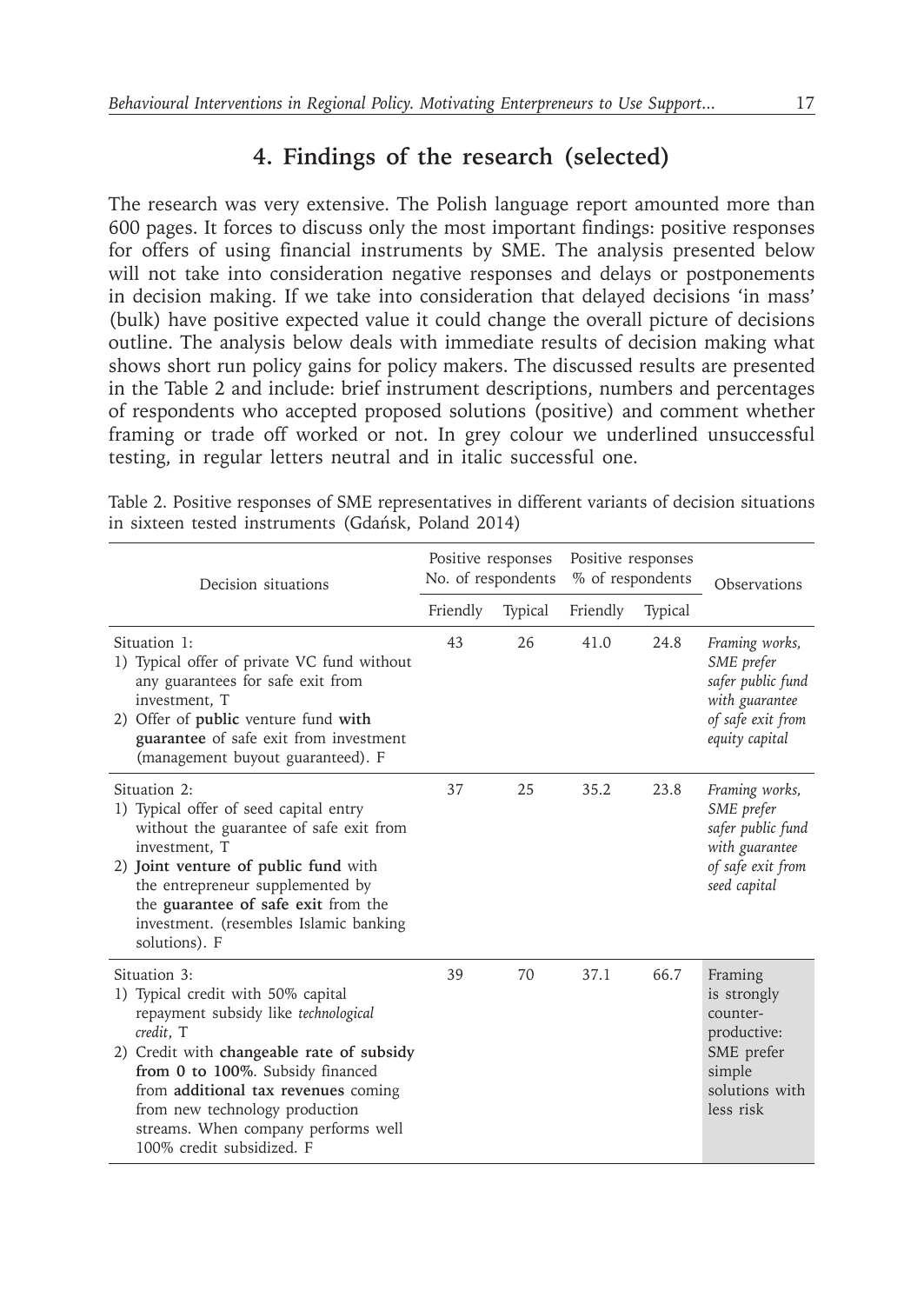| Decision situations                                                                                                                                                                                                                                                                                                               | Positive responses<br>No. of respondents |                | Positive responses<br>% of respondents |         | Observations                                                                                                                  |
|-----------------------------------------------------------------------------------------------------------------------------------------------------------------------------------------------------------------------------------------------------------------------------------------------------------------------------------|------------------------------------------|----------------|----------------------------------------|---------|-------------------------------------------------------------------------------------------------------------------------------|
|                                                                                                                                                                                                                                                                                                                                   | Friendly                                 | <b>Typical</b> | Friendly                               | Typical |                                                                                                                               |
| Situation 4:<br>1) Typical turnover credit for the given<br>period, renewed on enterprises request,<br>T<br>2) Credit line with mixed fees,<br>automatically renewed. F                                                                                                                                                           | 40                                       | 60             | 38.1                                   | 57.1    | Framing<br>is strongly<br>unsuccessful:<br>SME prefer<br>more<br>transparent<br>solution and<br>do not like<br>stand by costs |
| Situation 5:<br>1) Introduction of auction for own<br>contribution with ranges 1-99%, T<br>2) Introduction of auction for own<br>contribution with maximum limit of<br>$50\%$ . F                                                                                                                                                 | 62                                       | 62             | 59.0                                   | 59.0    | Framing is<br>neutral, no<br>change                                                                                           |
| Situation 6:<br>1) Creation of long term group bonds for<br>SME, T<br>2) Creation of long term group bonds for<br>SME supplemented by information on<br>the exhaustion of remaining funds to<br>generate scarcity impression. F                                                                                                   | 62                                       | 61             | 59.0                                   | 58.1    | Framing is<br>neutral, little<br>change                                                                                       |
| Situation 7:<br>1) Incentive for systematic savings in<br>saving - credit union for entrepreneurs<br>for determined braches with subsidized<br>interest, trade off<br>2) Incentive for systematic savings in<br>saving – credit union for entrepreneurs<br>with subsidized interest. Unions can be<br>created by banks. trade off | 59                                       | 59             | 56.2                                   | 56.2    | Trade off is<br>neutral, no<br>change                                                                                         |
| Situation 8:<br>1) Cost sharing in market entry -<br>returnable instrument, subsidized<br>interest. T<br>2) Cost sharing in market entry -<br>returnable instrument, subsidized<br>interest, supplemented by broader<br>information on the opportunities of<br>market entry. F                                                    | 58                                       | 58             | 55.2%                                  | 55.2%   | Framing is<br>neutral, no<br>change                                                                                           |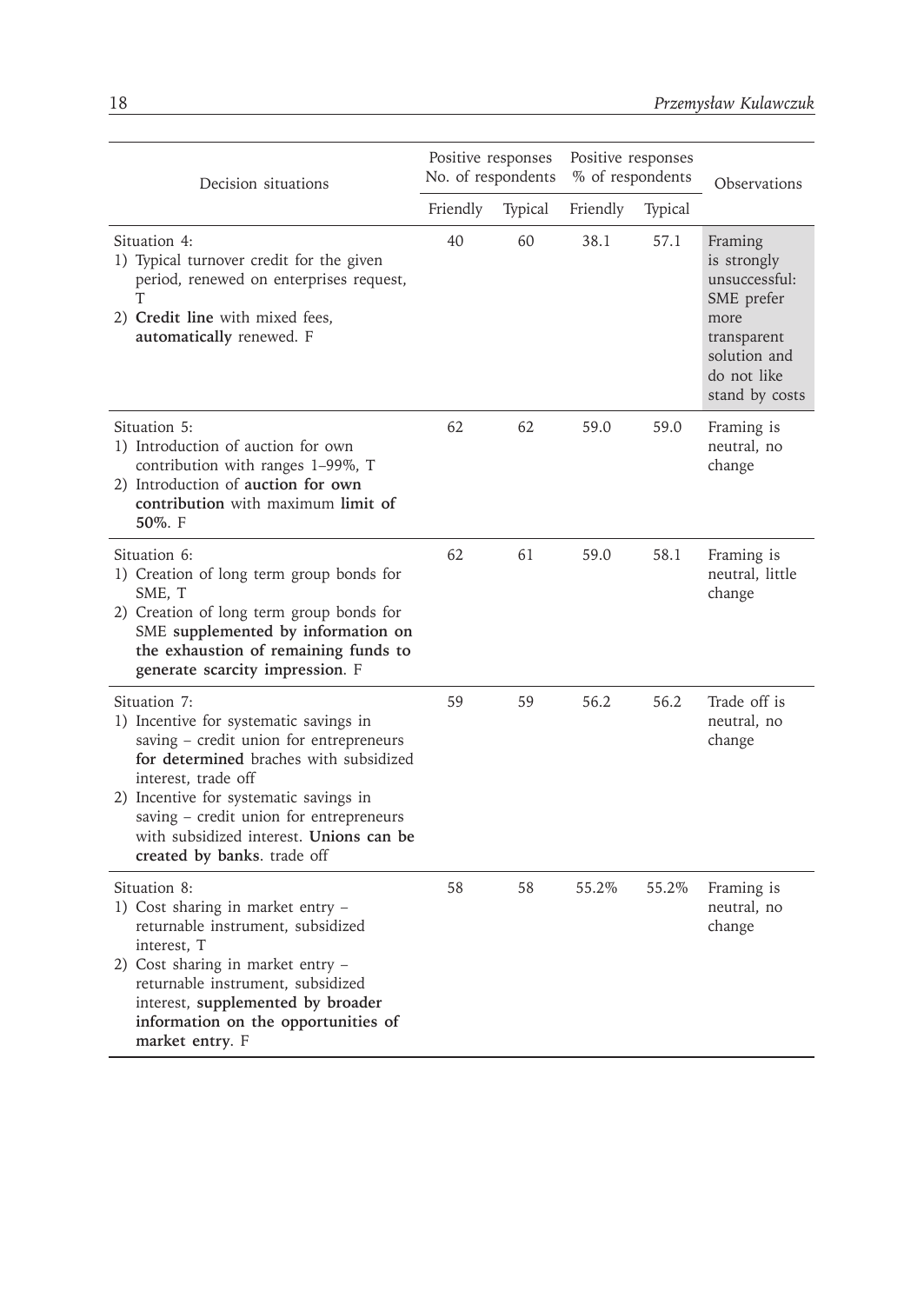| Decision situations                                                                                                                                                                                                                                                                                                                                         | Positive responses<br>No. of respondents |                | Positive responses<br>% of respondents |         | Observations                                                                                   |
|-------------------------------------------------------------------------------------------------------------------------------------------------------------------------------------------------------------------------------------------------------------------------------------------------------------------------------------------------------------|------------------------------------------|----------------|----------------------------------------|---------|------------------------------------------------------------------------------------------------|
|                                                                                                                                                                                                                                                                                                                                                             | Friendly                                 | <b>Typical</b> | Friendly                               | Typical |                                                                                                |
| Situation 9:<br>1) Offering subsidies to labour R&D costs<br>of SME similar to the Dutch WSBO<br>instrument, T<br>2) Offering subsidies to labour R&D costs<br>of SME similar to the Dutch WSBO<br>instrument plus free advisory services<br>in how to qualify costs properly. F                                                                            | 83                                       | 76             | 79.0                                   | 72.4    | Some impact<br>of framing is<br>observed                                                       |
| Situation 10:<br>1) Offering subsidy to create the<br>cluster which supports inner branch<br>cooperation with freedom to spending<br>the subsidy, Trade off<br>2) Organization of the cluster aimed at<br>services for its members in export<br>promotion, effect of export promotion<br>equal to subsidy in situation No. 1.<br>Trade off                  | 54                                       | 58             | 51.4                                   | 55.2    | Trade off<br>is slightly<br>counter-<br>productive:<br>SME prefer<br>subsidies than<br>efforts |
| Situation 11:<br>1) Capital investment credit granted by the<br>commercial bank guaranteed by State<br>Bank (BGK), T<br>2) Capital investment <b>loan</b> with identical<br>parameters granted by Regional<br>Development Agency. F                                                                                                                         | 66                                       | 46             | 62.9                                   | 43.8    | Framing works,<br><i>public agency is</i><br>better perceived<br>than commercial<br>banks      |
| Situation 12:<br>1) Granting credit with subsidized interest<br>supporting collection of retained<br>earnings (organic development credit), T<br>2) Granting credit with subsidized interest<br>supporting collection of retained<br>earnings (organic development credit)<br>with precise indication that it can be<br>spent only on capital investment. F | 59                                       | 54             | 56.2                                   | 51.4    | Some impact<br>of framing is<br>observed                                                       |
| Situation 13:<br>1) Simulation of capital decision situation<br>of the entrepreneur based on his/her<br>experience, T<br>2) Simulation of capital decision situation<br>of the entrepreneur based on his/her<br>experience and additional advisory<br>services of the effective energy and<br>resources cost control. F                                     | 41                                       | 33             | 39.0                                   | 33.3    | Framing<br>works but in<br>the limited way                                                     |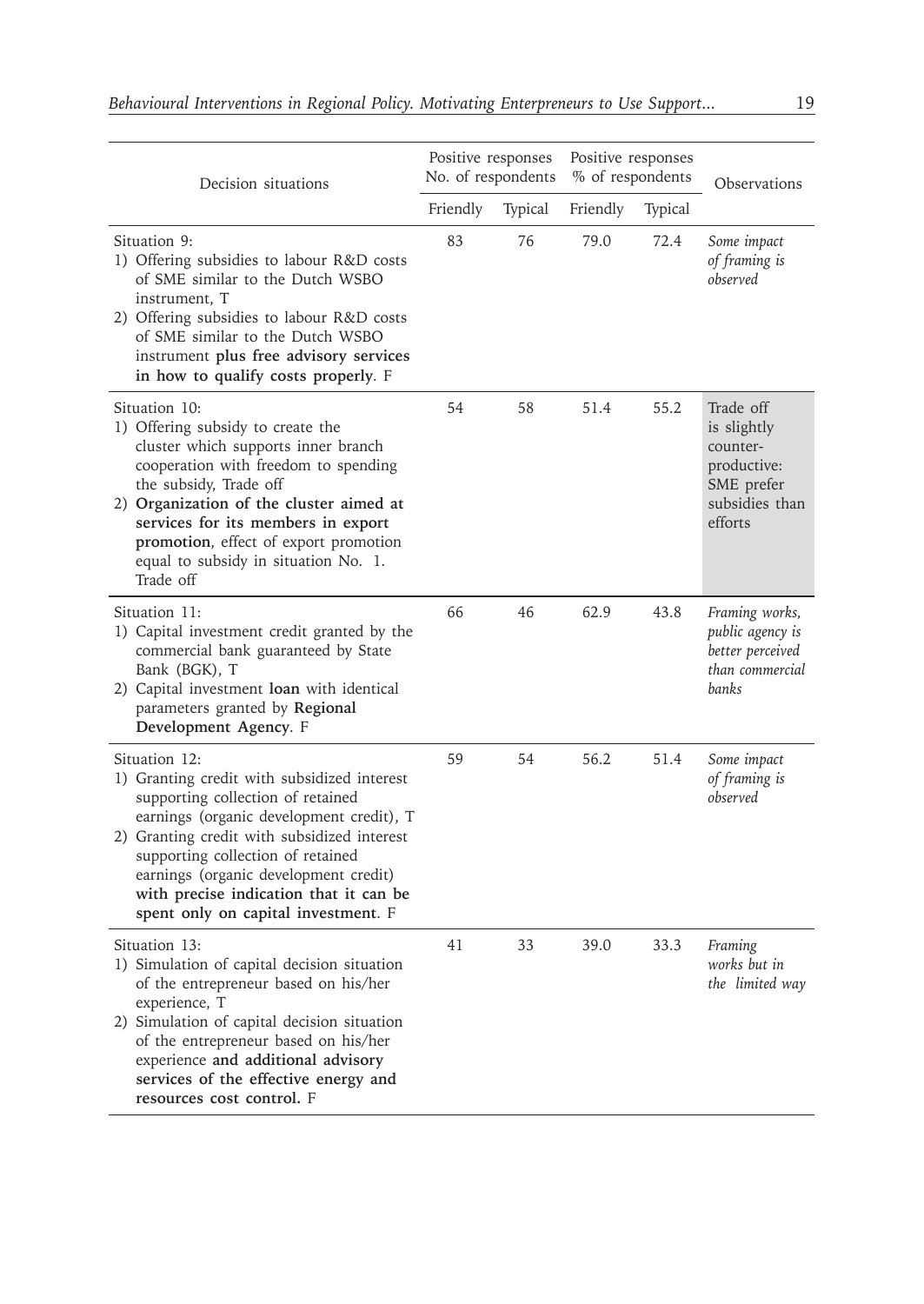| Decision situations                                                                                                                                                                                                                                                                                          | Positive responses<br>No. of respondents |                | Positive responses<br>% of respondents |                | Observations                                                                                         |
|--------------------------------------------------------------------------------------------------------------------------------------------------------------------------------------------------------------------------------------------------------------------------------------------------------------|------------------------------------------|----------------|----------------------------------------|----------------|------------------------------------------------------------------------------------------------------|
|                                                                                                                                                                                                                                                                                                              | Friendly                                 | <b>Typical</b> | Friendly                               | <b>Typical</b> |                                                                                                      |
| Situation 14:<br>1) Subsidy to elaborate IPO<br>documentation.<br>2) Subsidy to elaborate IPO documentation<br>supplemented by advisory services<br>concerning risks and protection<br>against enemy acquisition.                                                                                            | 52                                       | 46             | 49.5                                   | 43.8           | Framing<br>works but in<br>the limited way                                                           |
| Situation 15:<br>1) Starting up women entrepreneurship<br>loan program with subsidized interest,<br>T<br>2) Starting up women entrepreneurship<br>loan program with subsidized interest,<br>supplemented by advisory services<br>of experienced women-entrepreneurs<br>mentors. F<br>Question only to women. | 49                                       | 38             | 80.3                                   | 64.4           | Framing works,<br>mentoring<br>services<br>are highly<br>appreciated<br>by women<br>entrepreneurs    |
| Situation 16:<br>1) Capital equity support of Regional<br>Development Agency, T<br>2) Capital equity support of Regional<br>Development Agency supplemented<br>by free consulting advice on the<br>preparation of business plan<br>submitted to the agency. F                                                | 52                                       | 36             | 49.5                                   | 34.3           | Framing works,<br>consultation in<br>business plans<br>preparation is<br>essential for<br><b>SME</b> |

Source: Own study, (Kulawczuk *et al.* 2016).

The research results presented in the above table concern the first round of examinations in this project. They were followed by the second round, aimed at correction of behavioural interventions to achieve higher effectiveness. The examination of experimental and control groups revealed that results of using behavioural interventions differ significantly depending on the offered instrument and proposed framing. Out of all 16 tested framings 9 proved to be effective, in 4 cases neutral and in 3 cases behavioural interventions were counterproductive. The achieved results may not seem fully successful, but the second round of examinations extended the success rate. Behavioural policy interventions were planned by the team of experienced small business consultants and entrepreneurship researchers. Besides, the cases (situations) were also consulted with public administration officers who were responsible for support for SME. All interventions based on common sense but were not limited by exposure to risk. They were not only public policy options but they also reflected innovative approach to SME development. The only uncertain element was the reaction of business on the proposed framings or elements of trade off.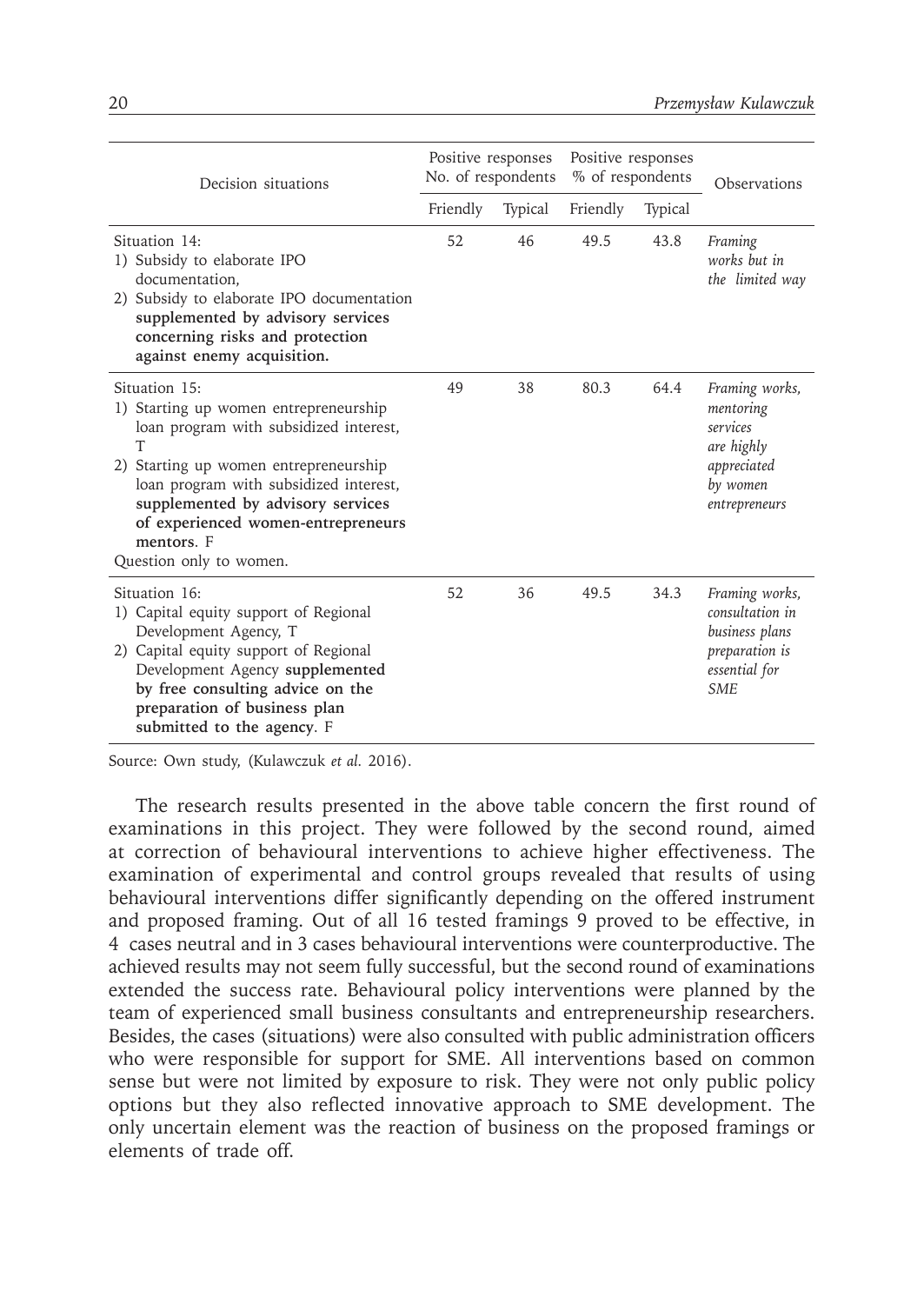The most important for the research success were the cases with actually working framing. There were 9 positive cases when framing caused the significantly higher interest in using support instruments by SME. If we seek for certain patterns of successful framing it must be underlined that three of the cases in testing (1, 2, 11) gave very convincing results. The framing was based on the change of the supporting entity from the commercial sector to the public sector entity and adding fair approach to exit from investment (or some other fair behaviour) in relation to typical private sector financial institution behaviour. In all such cases entrepreneurs much more preferred public financial institutions than private and fair exit rules than those existing on the market. It shows how significant reputation loses were born by private financial institutions in Poland. If we take into consideration ambitious developmental undertakings required for the future, the better partner for SME are public sector financial institutions: funds, development banks, guarantee institutions *etc*. The bulk of them were privatized in the last 20 years but the final result was negative. It seems that at least a part of public financial sector must be reconstructed in Poland to facilitate development processes of SME. Besides, private banks and financial institutions should change their policies to show more responsibility, more accountability and more fairness to convince customers to come back.

The second pattern of usually working framing was additional advisory services provided for free for applying entrepreneurs. Cases from 13 to 16 showed at least some positive effect of advisory services framing. It is worth underlying that it especially effectively worked towards women. Women more willingly than men changed their minds when they saw responsible advice and mentorship in their developmental undertakings. It allows forming the general recommendation that financial instruments for women should be supplemented by the opportunity to use extensive advice and mentorship services by women for free.

One case with some positive framing results was based on providing more precision of information to beneficiaries (situation 12). In this case framing also worked positively but the results were not as significant as in the previous cases.

In four analyzed cases (5, 6, 7, 8) framing was neutral. It means that from the statistical point of view differences in the number of positive responses in experimental and control groups were insignificant. It means that the treatment group respondents did not notice any difference or any new opportunity offered by the new situation. The invisibility of framing could be explained in the different way in each situation. The first neutral situation (5) was the change in the auction outline. The auction was to set up the rate of own contribution of enterprise to preferential credit. The first variant provided brackets 1–50% and the second 1–99%. The respondents did not see the difference probably the reduction of maximum own share (to 50%) was too low. The all respondents expected something lower. The second neutral framing (6) was based on making the impression of the scarcity of remaining funds to make run for bonds with preferential interest. Probably the information on scarcity was too soft and respondents did not see the difference. The third situation of this type (7) provided different type of creation of creditsavings unions for SME: the first one grassroots creation and the second by banks. Respondents did not see the difference. The last situation in this area (8) provided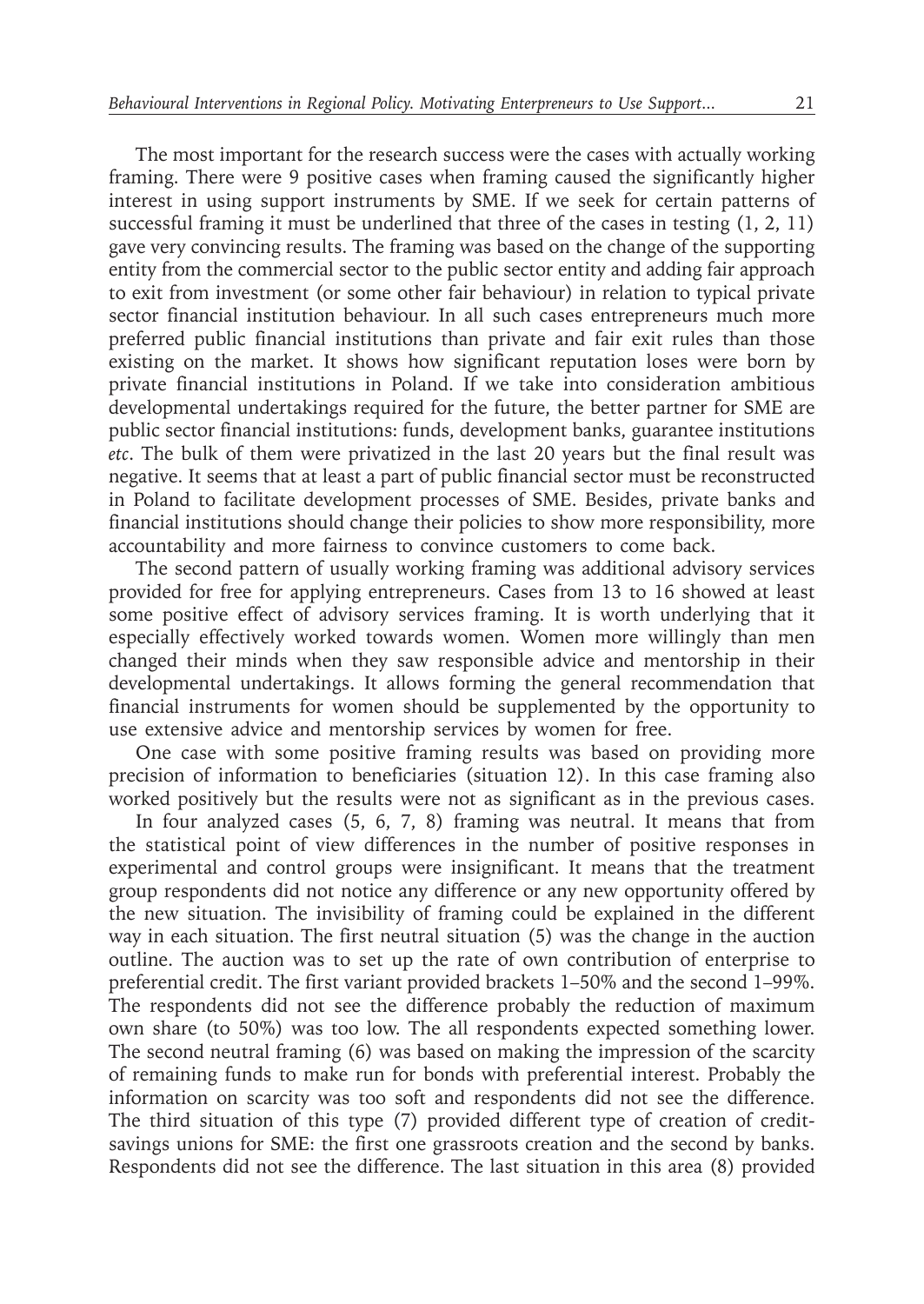framing based on additional information but again the respondents did not see the difference.

In three analyzed cases (4, 5, 10) framing (trade off) was counterproductive and bore negative effects. It means that the number of respondents who were under influence of behavioural intervention and made positive decisions decreased in relation to the group without framing. It seems interesting why some cases framing or trade off generated counterproductive results. The highest level of failure was observed in offering the changeable subsidy rate to preferential credit. Generally entrepreneurs do not accept taking higher risk / higher gain mix and definitely support solutions with lower risk and sure but lower subsidy level. This reflects the prospect theory and other behavioural economics observations. When discussing about subsidies people prefer lower but sure amounts. The second case of the highest level of failure was changing typical working capital credit offer into the credit line with mixed fees: interest from used capital and stand by fees for unused fees. The majority of respondents preferred solution with payment for the total credit amount instead of mixed credit fees which was in fact cheaper than paying interest on total credit amount and using a part of it. Something that influenced respondents' decisions was not to pay for something what is not used (avoiding losing money). Apparent saving on standby fees were lost by expenditures on paying the full interest on unused credit amounts. The third case did not reveal such a big difference like two above discussed but revealed that entrepreneurs prefer subsidies than efforts.

Summing up, the research produced diversified results, majority of proposed framings proved to be effective, the second group were neutral framings and in 3 cases framing was counterproductive. This is a proof that using framing for proposing new solutions which are aimed at increasing the effectiveness of instruments should be very careful. It seems that proposing new solutions require repeating experiments. The cost of using experimental simulations is however very low and much lower that a pilot study which typically requires granting the support to at least 5 to 10 entrepreneurs and observe how they react.

#### **5. Conclusions and recommendations for future research**

The research allows forming several conclusions. The overall observation is that it is possible to design framing solutions at regional level which with no or little cost can attract attention of SME and convince them to use ambitious development steps. It is especially important in the environment of enterprises which up to now predominantly have copied external business models and were unable to design own ones. The most of economies of Polish regions are using subcontracting (contract manufacturing or services) model of production where the final products or services supplies are globally managed by external corporations. The Polish regions and municipalities concentrated their efforts on attracting foreign capital companies, not on upgrading the local SME into larger companies which could operate independently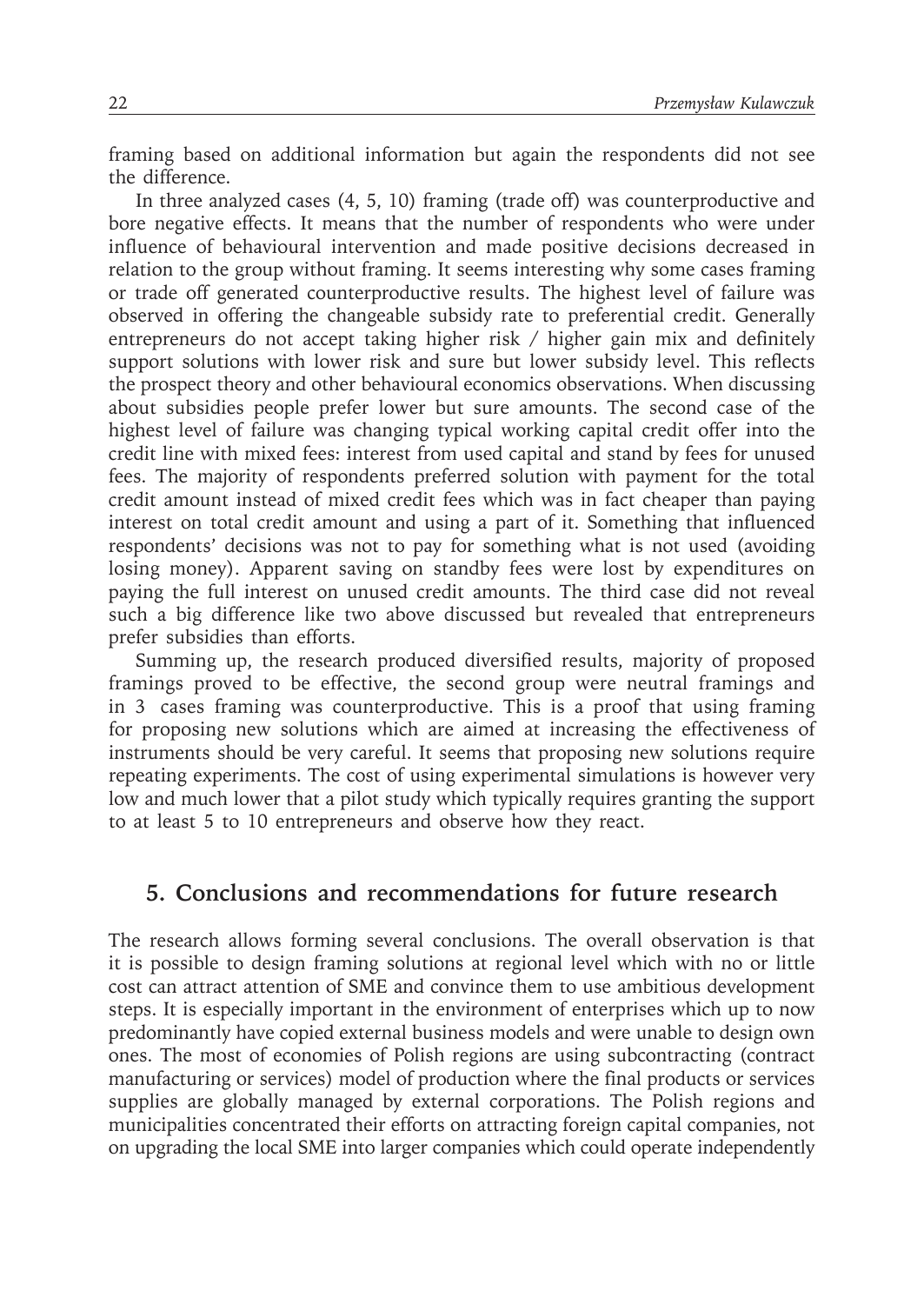on European or World's markets. This approach is gradually being changed by introducing so called "smart specializations" which are understood as areas important for innovative growth in the EU financial perspective 2014–2020.

The Polish Regions can use the results and methodology of experimental simulations in forming the detailed rules of using financial funds for supporting innovations in SME. Using economic psychology to shape support instruments of SME seems to be a valuable option in strengthening innovation development drivers of Polish regions. The above description of the research in this area covers only a part of examinations and part of achieved results. However it allows forming also several precise conclusions:

- 1. The research demonstrates that using experimental simulations can produce results which could be practically used in building policy instruments with moderated cost at regional levels.
- 2. The proposed construction of new support instruments should be based on in-depth knowledge in the area of small business development and on real practice in small business conduct.
- 3. Success rate of behavioural interventions is higher when the initial confidence of SME to policy is low or very low. Introducing measures basing on reputation building, fair approach to development contracts with SME and transparency typically works.
- 4. Advisory services supplementing financial programs are a good option to convince more good and ambitious entrepreneurs to participate in the programs fostering innovation. It especially works towards women who can change their minds dramatically when get real attention and care.
- 5. Better information, training and openness to explain difficulties and solve concerns of SME can also help in attracting new potential participants to the programs.
- 6. The research results demonstrate that cheaper but complicated, complex and sophisticated instruments attract less attention of SME than more expensive but simpler support instruments. SME as program participants prefer to pay more but for products which are totally understandable for them. This is not positive information because SME lose some of their competitiveness in relation to big enterprises. Therefore more financial training for entrepreneurs is required to assure higher level of understanding of new and innovative business financing techniques. This creates a challenge to educational system. This challenge can be addressed by typical e-learning courses and financial software prepared for SME for free use in business and development planning.

It seems that economic psychology and behavioural economics can assist regional policy makers in increasing the effectiveness of development policies supporting innovation in SME. Public policies should address real needs and design achievable development opportunities which are accepted by societies and beneficiaries. Public policies aimed at business community require at least understanding, collaboration and participation. It seems that participation is a key to the success and can be easily assured by in depth learning the business preferences towards different solutions.